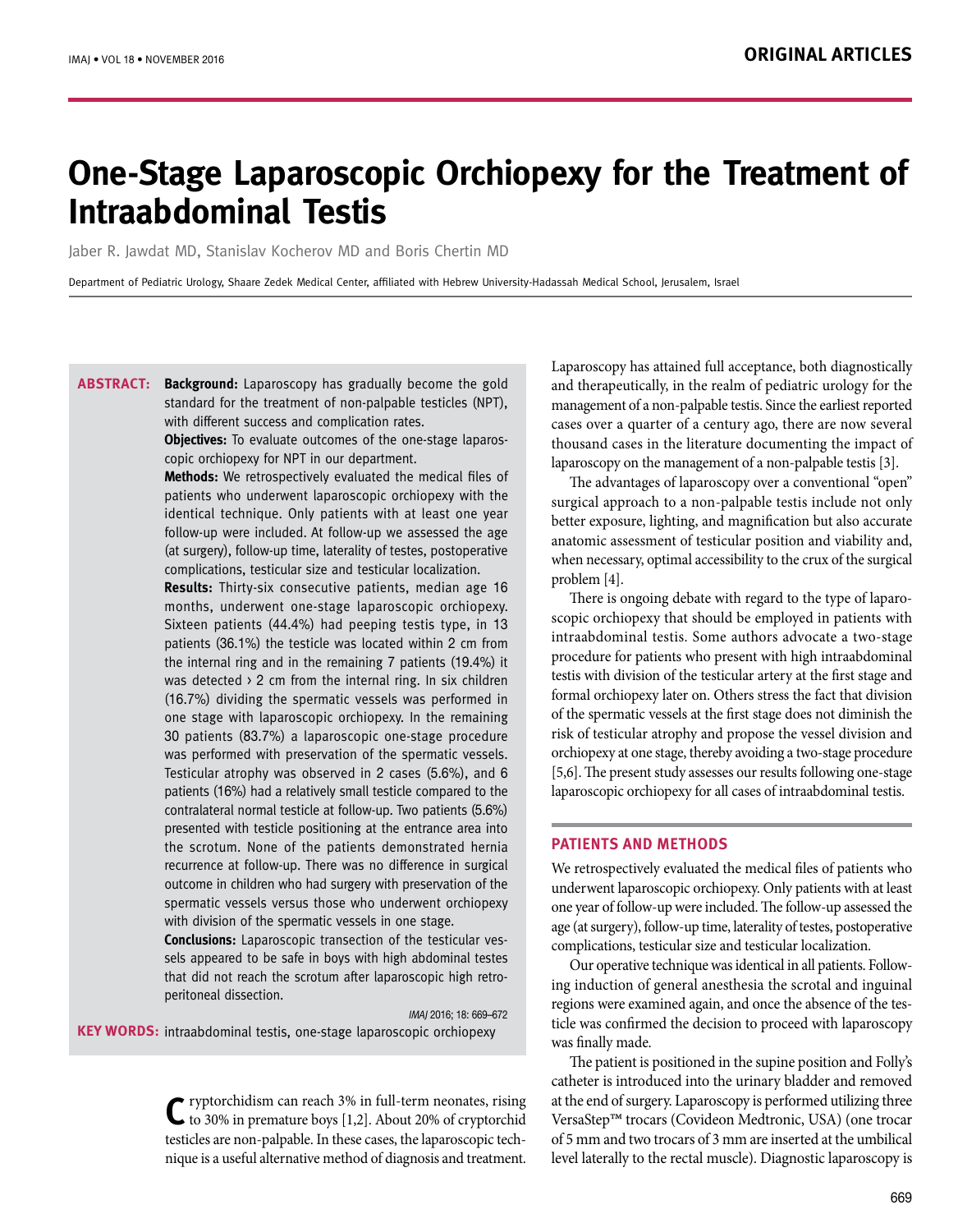

performed first, followed by assessment of the testes location, size, and proximity to the internal inguinal ring.

Following identification of testicular localization the testicular dissection is started from the gubernaculum detachment deep inside the inguinal channel in patients whose inguinal channel is open in order to avoid injury to the collateral vessels between the vas artery and spermatic vessels [Figure 1]. In patients with a closed process vaginalis the gubernaculum detachment is done as far away as possible from the testis. Special care is taken to handle the testis only, sparing the epididymis. Mobilization of the spermatic vessels and vas is performed on the wide peritoneal strip, after which a decision is made regarding the division of spermatic vessels [Figure 2]. In those patients where the testicle does not reach a contralateral inguinal rung the division of spermatic vessels is performed. A 12 mm VersaStep™ trocar is inserted through the scrotum, facilitating delivery of the testis to the scrotum without twisting the cord inside the inguinal channel and avoiding possible injury to the epigastric vessels. A dartos pouch orchiopexy is then performed [Figure 3]. All patients are discharged on the following day and followed at 6 months and 1 year after surgery. If the testis identified in the scrotum is of good size the next follow-up is suggested for age 13 years. If the testis is identified high in the scrotum or of smaller size than expected an annual follow-up is recommended.

For statistical analysis, commercially available software GraphPad Prism Version 6.07 for Windows (GraphPad software, San Diego, CA) was used. The Mann-Whitney and Fisher test were utilized, considering a *P* value of < 0.05 as significant.

## **RESULTS**

Thirty-six consecutive patients, with a median age of 16 months, underwent one-stage laparoscopic orchiopexy. Sixteen patients (44.4%) had peeping testis type, in 13 patients (36.1%) the testicle was located within 2 cm from the internal ring, and in

**Figure 1.** Gubernaculum detachment **Figure 2.** Mobilization of the spermatic vessels



**Figure 3.** Insertion of a 12 mm VersaStep™ trocar through the scrotum into the peritoneum



the remaining 7 patients (19.4%) it was detected > 2 cm from the internal ring. In 6 children (16.7%) division of the spermatic vessels was performed in one stage with laparoscopic orchiopexy. In the remaining 30 patients (83.7%) a laparoscopic one-stage procedure was performed with preservation of the spermatic vessels. Testicular atrophy was observed in 2 cases (5.6%) (one from each group), and 6 patients (16%) (2 from the group without spermatic vessels division and 4 from the group where division of spermatic vessels was performed in one stage with orchiopexy) had a relatively small testicle compared to the contralateral normal testicle at follow-up. Two patients (5.6%) presented with testicle positioning at the entrance area into the scrotum. None of the patients demonstrated hernia recurrence at follow-up. There was no difference in surgical outcome in children who had surgery that preserved the spermatic vessels versus those who underwent orchiopexy with spermatic vessels division in one stage  $(P = 0.121)$ .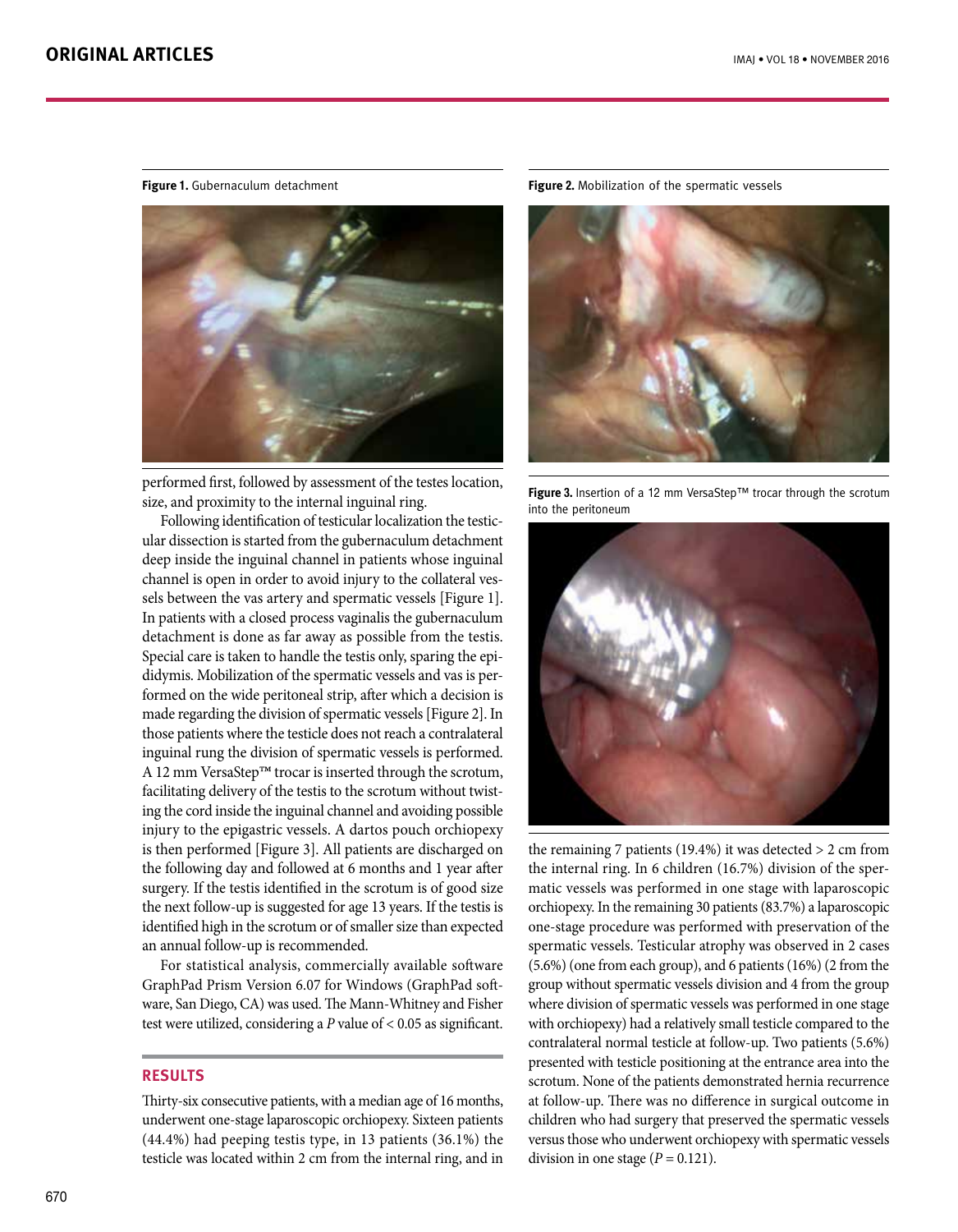### **DISCUSSION**

Laparoscopic orchiopexy is now standard in the urologists' armamentarium of management for an intraabdominal testis [1-6]. A laparoscopic approach to an intraabdominal undescended testis has advantages over open orchiopexy performed through either an extended inguinal incision or a high inguinal incision. Laparoscopy accurately assesses the presence, absence, viability, and entire anatomy of an intraabdominal testis. Success in testicular mobilization may require complete and proximal dissection of the spermatic vessels and redirecting the line of "descent" via the shortest route to the scrotum.

Laparoscopic orchiopexy allows accessibility to the entire course of the spermatic vessels to their origin, usually the limiting factor in tension-free mobilization of an intraabdominal testis. Dissection close to the origin of the spermatic vessels is possible because the surgeon's range of motion with laparoscopic instrumentation extends across the entire abdominal cavity. Magnification of these delicate vessels aids in dissection and preservation of the main and collateral blood supply. Success rates of laparoscopic orchiopexy were comparable to the published results for laparoscopic orchiopexy and are based on postoperative testicular position and viability. There is still an ongoing debate in the literature regarding how to deal with spermatic vessels in cases where the spermatic vessels are too short and do not allow bringing the testis without tension to the scrotum. Some authors suggest applying the Fowler-Stephens (F-S) principle to these cases [5]. In 1959 Fowler and Stephens [6] described the vascular supply of the testis in children with intraabdominal testis and proposed ligation of the testicular vessels with the hope of preserving function by collateral circulation through the deferential artery, a branch of the inferior vesical artery and the cremasteric artery, a branch of the inferior epigastric artery. In their experience, orchiopexy was performed under the same anesthetic. Ransley et al. [7] introduced the practice of ligating the testicular vessels and waiting 6 to 12 months before performing an orchiopexy to allow the deferential artery to increase its flow. Bloom [8] was the first to describe a laparoscopic approach for the first stage, after which the laparoscopic Fowler-Stephens procedure was introduced, performing both stages laparoscopically, which has gained wide acceptance. Staging the procedure will enable delivery of the testis into the scrotum without tension and a decreased risk of atrophy. Since then many authors have compared their results using this approach in children with intraabdominal testis. Chang et al. [9] published their results in 80 children (101 impalpable testes) who underwent laparoscopic orchiopexy. Of these patients, standard laparoscopic orchiopexy was used in 72 testes, a one-stage F-S in 20 and a two-stage F-S in 9 (first stage in 2 patients, second stage in 7). The overall success rate for all F-S procedures was 85%. However, excluding patients who had previous testicular surgery or who required extensive dissection near the vas, 96% of the testes were successfully placed into the scrotum with no atrophy [9]. Another study by Baker and co-authors [10] reported a 97.2% success rate for "primary" laparoscopic orchiopexy, 74.1% for one-stage F-S orchiopexy and 87.9% for two-stage F-S orchiopexy, with an overall atrophy rate of 6.1% Atrophy rates were found to be highest in the single-stage F-S orchiopexy, 22%, whereas atrophy occurred in only 2% of testes after a straightforward laparoscopic orchiopexy [10]. Recently, Ostlie at al. [11] reported on 27 of the 112 patients with intraabdominal testis who required division of spermatic vessels during laparoscopic orchiopexy. Fourteen had onestage F-S and the remaining 13 had the two-stage procedure. The outcome was similar in both groups [11].

Our results support the previous observations. We did not find any difference in the outcome of one-stage laparoscopic orchiopexy in patients who required spermatic vessels division vs. those who did not require the F-S procedure. We attribute this to our careful handling of the blood supply. The careful dissection of the gubernaculum far from the testis allows the surgeon to preserve the collaterals from the deferential artery to the testicular vessels and reduce the possibility of ischemic injury following division of the spermatic vessels. We avoid any handling of the epididymis during surgery in order to avoid possible crush injury induced by the laparoscopic grasper. It is important to perform the dissection of the spermatic vessels and the vas with the deferential artery on the wide peritoneal strip in order to diminish possible vascular injury. Admittedly, it is difficult to judge the testicular size in a retrospective study since it is not always possible to find the exact testicular size in the surgery report**.** Another limitation of this study is that we do not conduct follow-up until after puberty, so we cannot report whether our patients have caught up their normal testicular size during adolescence. Finally, since this was not a randomized study it is difficult to report on the efficacy of one-stage laparoscopic orchiopexy with spermatic vessel division. However, our atrophy rate of 5.6% was even lower than reported in many previous studies. We also did not find any difference among patients who left with intact spermatic vessels vs. those who required vessel division during surgery. Finally, we found it useful and safe to deliver the testis to the scrotum after dissection by means of the VersaStep trocar introduced via the scrotal incision. Insertion of the VersaStep trocar allows gradual dilatation of the scrotal incision and safe insertion of the trocar into the abdominal cavity without incidental injury of epigastric vessels and testicular twisting during delivery.

## **Conclusions**

Our data show that laparoscopic transection of the testicular vessels is safe in boys with high abdominal testes that do not reach the scrotum after laparoscopic high retroperitoneal dis